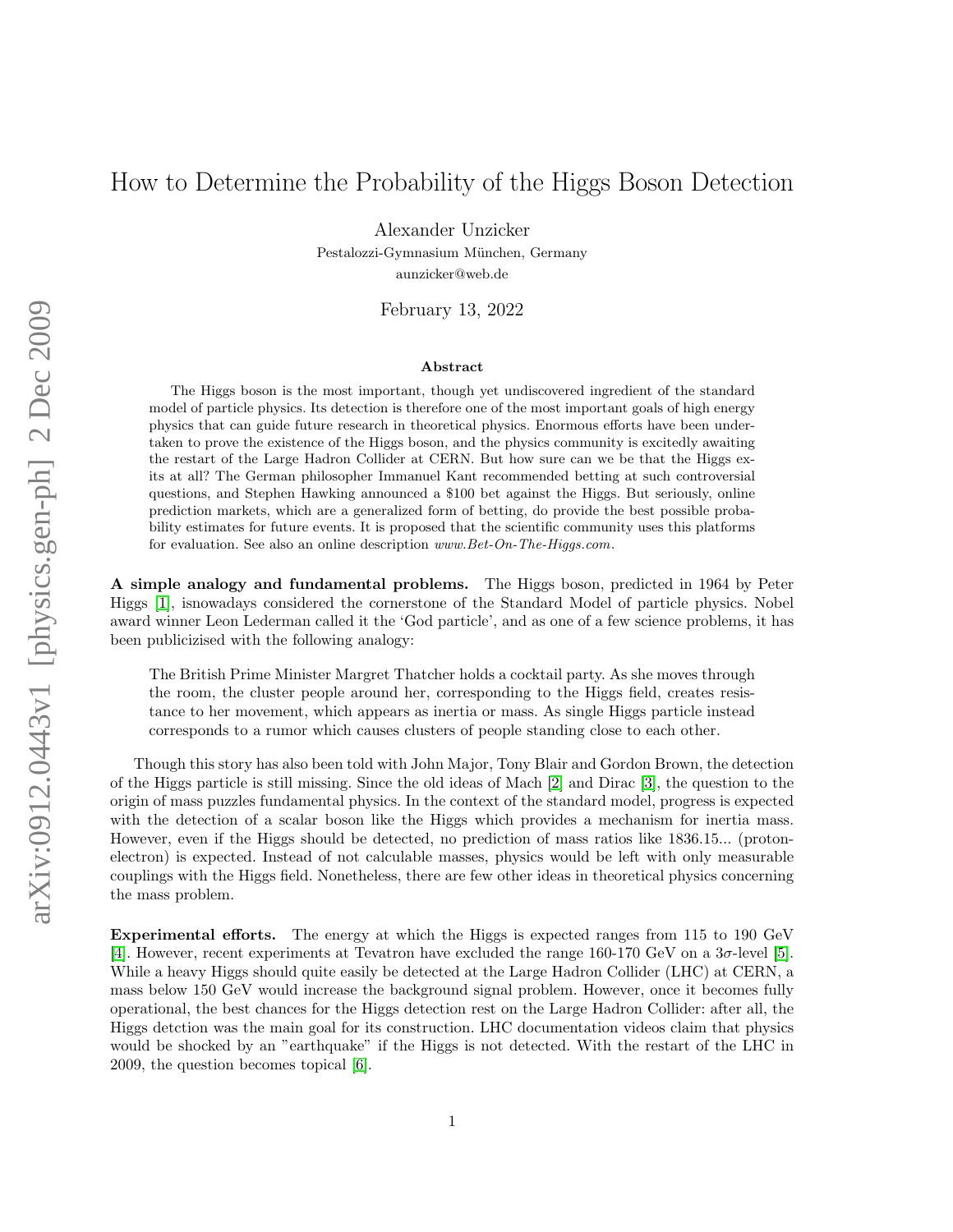Public interest. The amount of research funds spent for the Higgs detection is extraordinary. A Superconducting Super Collider project was cancelled in 1993 in the US, but also the three billion dollar LHC construction has raised criticism on high energy physics receiving unproportional funding. Thus besides the scientific interest of the high energy community, other physicists, scientists, taxpayers and politicians may have a legitimate interest in the main purpose of the LHC. A central parameter to evaluate these efforts is the probability of the Higgs detection.

Existence or detection ? A couple of unfortunate incidents, most importantly the short circuit damage on Sept 10th, 2008 caused a delay of the experiments which hopefully restart in late 2009. Obviously, one has to distinguish the probability of the existence of the Higgs from the probablility of its detection, which can be defined for a certain period only. However, given that the LHC has all the capacities to cover the energy range not yet excluded, sooner or later the Higgs must be detected if it exists at all. It is a delicate task to interprete partial negative results. Given that Tevatron results exclude a Higgs in the range from 160 to 170 GeV, does that mean that the absolute probability for a lighter Higgs has increased (as it was stated) or did the overall probability for the existence decrease ? To carry to the extremes, can the non-discovery be a hint or even 'proof' the existence of a Higgs multiplett at higher energies ? Since supersymmetric theories usually do not predict mass ranges, they seem to be 'earthquake-safe' against falsification. All these questions require reliable estimates of a priori probabilities for the existence of a given particle.

#### The standard procedure: polling.

'Prediction is very difficult, especially about the future.' Niels Bohr

Elections are a well-known example where the probability is of public interest. The outcome is usuallly forecasted by polls. This can be done with some success since elections follow a well-defined procedure and due to the one man-one vote principle, do not need a weighting of the asked persons. But how to do a poll on the Higgs particle detection ? Among the average population, any poll would be completely useless, but even when asking scientists or physicists, such a poll wouldn't generate a reliable result. One has to ask the experts. But which experts ? CERN technicians, theoretical physicists which worry about the nature of mass, or Nobel award winners ? An appropriate weighting of opinions is obviously impossible. Then, elections are anonymous, and voters are not forced to comply with expectations of the questioner. Scientists sometimes are, for an expert it could be embarrassing to state in public that the goal of a recent grant applicationan is unkikely.

Prediction markets. An interesting alternative to polls are prediction markets [\[7\]](#page-3-6). They work simlar to stock markets, a generalized form of betting. Even in the case of elections, they have been remarkably sucessful [\[8\]](#page-3-7). As stocks, prediction markets are anonymous. Most importantly, an opinion is naturally weighted by the the amount of money one is willing to stake. On the other hand, prediction markets do not consider themselves as gambling platforms, since the outcome is not determined primarily by chance but by the ability of the user to forsee developments. However, there is an obvios adjacency to the suspicious sports betting business. In most countries, bets and gambling contracts do not constitute a legal committment, thus it is not easy to place a real money bet on the discovery of the Higgs boson. Though Stephen Hawking announced his \$100 bet against the Higgs, no one can go to a court in case he's wrong (though his motives are surely honest).  $\frac{1}{1}$  $\frac{1}{1}$  $\frac{1}{1}$  However, the prediction market Intrade.com is located in Ireland where legislation does not inhibit operating, and it is one of the few platforms with scientific topics. Therefore, a brief explanation how to trade there is given in the next section.

<span id="page-1-0"></span><sup>1</sup>Another interesting science bet takes place between John Horgan and Michio Kaku [\(http://www.longbets.org/12\)](http://www.longbets.org/12): The former is convinced that there will be no Nobel award for a unified theory until 2020. The betting platform however requires a donation of a possible win.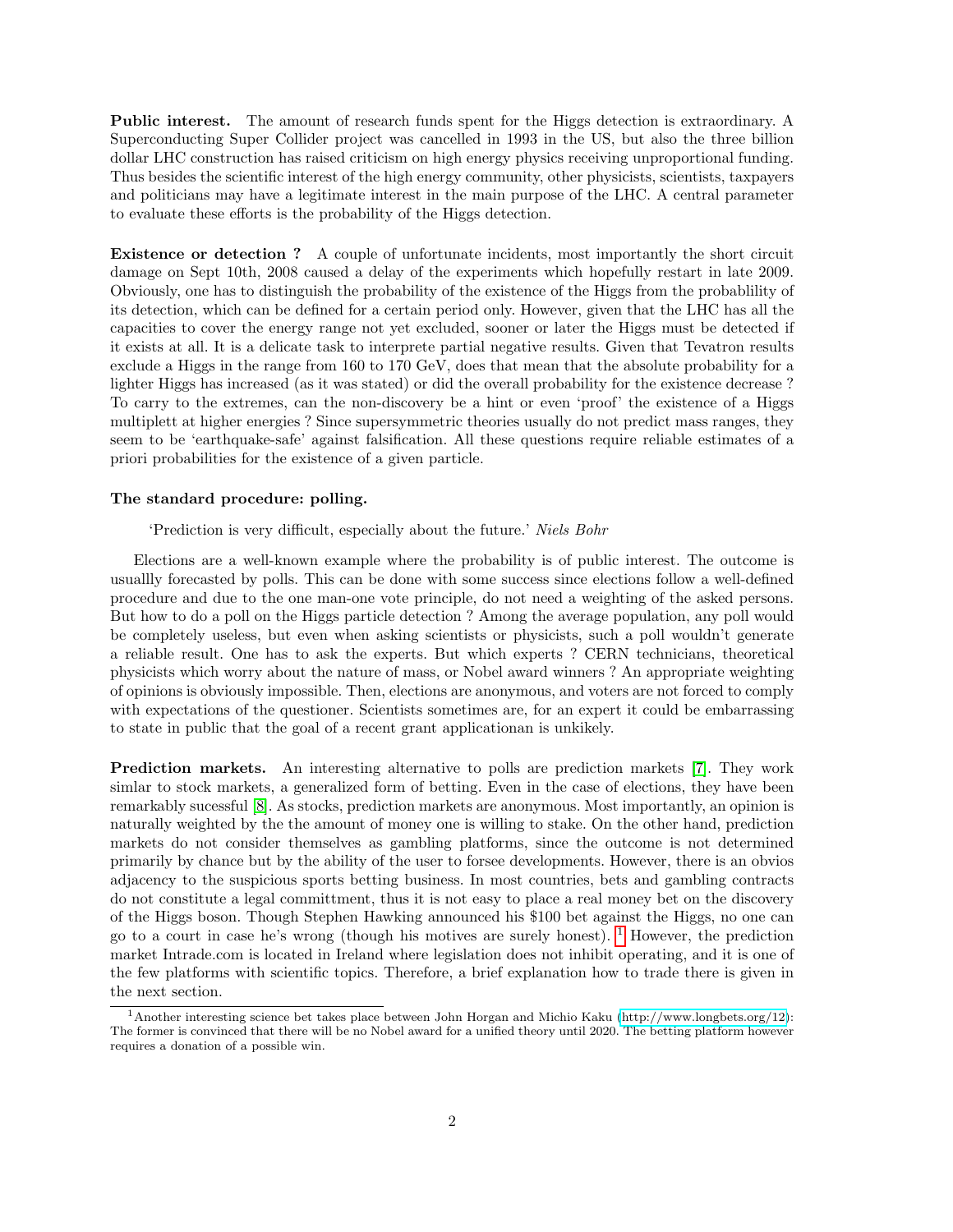| ALL CONTRACTS                                               |            | ٥              |                | Open Orders    | ¢                 |            | Available:<br>Frozen: | 14.40<br>85.42 |  |  |
|-------------------------------------------------------------|------------|----------------|----------------|----------------|-------------------|------------|-----------------------|----------------|--|--|
| <b>Positions</b>                                            |            | <b>Orders</b>  |                | <b>Margins</b> |                   |            |                       |                |  |  |
| Order#<br>2                                                 | <b>BIS</b> | Oty            | Remain         | <b>Price</b>   | <b>Stop Price</b> |            | <b>Status</b>         |                |  |  |
| Observation of the Higgs Boson Particle > HIGGS.BOSON.DEC10 |            |                |                |                |                   |            |                       |                |  |  |
| 553426099                                                   | Limit Sell | $\overline{2}$ | $\overline{2}$ | 22.0           |                   | <b>GTC</b> | Open                  | Cancel         |  |  |
| Observation of the Higgs Boson Particle > HIGGS.BOSON.DEC11 |            |                |                |                |                   |            |                       |                |  |  |
| 550039220                                                   | Limit Sell | 1              | $\mathbf{1}$   | 70.0           |                   | <b>GTC</b> | Open                  | Cancel         |  |  |
| 553087859                                                   | Limit Sell | 5              | 5              | 60.0           |                   | <b>GTC</b> | Open                  | Cancel         |  |  |
| Observation of the Higgs Boson Particle > HIGGS.BOSON.DEC12 |            |                |                |                |                   |            |                       |                |  |  |
| 553087691                                                   | Limit Sell | $\overline{2}$ | $\overline{2}$ | 70.0           |                   | <b>GTC</b> | Open                  | Cancel         |  |  |
| Observation of the Higgs Boson Particle > HIGGS.BOSON.DEC13 |            |                |                |                |                   |            |                       |                |  |  |
| 553087516                                                   | Limit Sell | $\overline{2}$ | $\overline{2}$ | 80.0           |                   | <b>GTC</b> | Open                  | Cancel         |  |  |

Figure 1: Typical orders overview at intrade.com.

#### How to trade the Higgs at a prediction market. [2](#page-2-0)

A prediction market like Intrade is based on the trade of contracts on given events. The idea is that the actual price is a measure of the probability that the event will happen. If you belive for instance that the Higgs boson will be discovered until the end of 2011, you may buy the contract HIGGS.BOSON.DEC11. It is noteworthy that you may even sell contracts that you do not hold, in case you don't believe the event will happen.

After opening an account and uploading a deposit with a credit card one may start betting immediately. Contracts have a nominal value of \$10 corresponding to 100 points. You may buy one of the contracts HIGGS.BOSON.DEC2010 or even HIGGS.BOSON.DEC2013 if you believe the discovery will occur within the period <sup>[3](#page-2-1)</sup> or sell, if you don't believe. As in a stock market, there is a bid and an ask price.<sup>[4](#page-2-2)</sup> If the event happens, the contract achieves the value 100, if not, zero. This relates the current rate directly to the percent probability that the event will happen.

A concrete example. After logging in, the keyword search 'Higgs' among others shows the contract HIGGS.BOSON.DEC11. Suppose that the Bid is 40 and the Ask is 44. If you believe in the discovery, you may buy the contract immediately for 44 or place a buy order at 43. If you bought the contract for 44 and the particle is discovered, the price rises to 100, your win is 56 points or 5.60 Dollars. If you do not believe in the discovery by the end of 2011, you may sell it right now for 40 and get 4.00 Dollars or place a sell order for 42. If somebody accepts this 42 offer, you get 4.20 Dollars, but if the particle is discovered, you have to pay 10 Dollars to the purchaser. Therefore, you have to deposit this amount until the contract ends. There are moderate fees for trading, usually fractions of a percent.

Figs. 1 and 2 show typical screenshots of an order book (offers not yet accepted) and an position book (sold/bought contracts).

Summary and outlook. Trading on prediction markets is an interesting procedure that yields an approximate probability for the detection of the Higgs boson. The value of the long-term contracts seems to be the best possible guess about the existence of the Higgs. Of course, an appropriate volume (number of traded contracts) is desirable to increase reliability, and at the same time the trading volume could become a measure of importance the scientific community is willing to give to an open problem. It would be interesting to extend the proposed method to other expected discoveries like gravitational waves or extraterrestrial life. On the other hand prediction markets can throw light on

<span id="page-2-0"></span><sup>&</sup>lt;sup>2</sup>A online description is given at the site *www.Bet-On-The-Higgs.com*. There, every month the most optimistic bets on the Higgs are accepted for US\$ 100.

<span id="page-2-1"></span><sup>3</sup>The deadline is the date of publication.

<span id="page-2-2"></span> $^{4}$ [http://en.wikipedia.org/wiki/Ask](http://en.wikipedia.org/wiki/Ask_price/)\_price